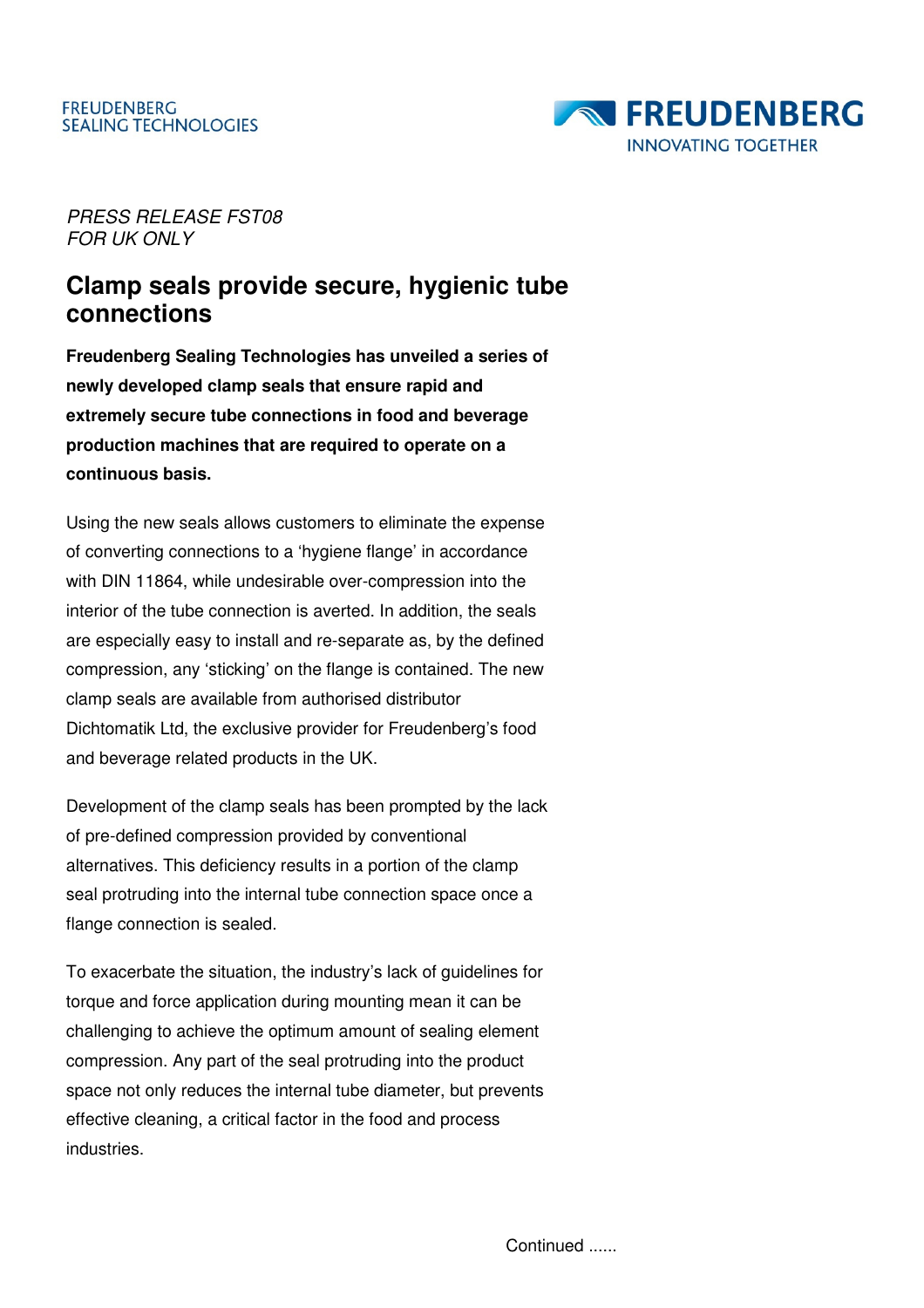In short, the formation of difficult-to-clean dead spaces make it easy for bacteria to accumulate. The potential outcome is problematic for food and beverage plants as product contamination becomes a real possibility. Further negative implications include seal damage from the flow of media, and the potential for protruding parts of the seal to be torn off and enter the product.

Overcoming all of these issues, the new clamp seal from Freudenberg has been developed to suit tube connections in accordance with DIN 32676, ASME BPE or ISO 2852. The seal's structure features many obvious contrasts to those of conventional seals. For example, due to the incorporation of a special plastic component, a defined stop is created that prevents over-compression and unwanted extrusion into the line's interior.

Ultimately, when it comes to hygiene, the latest clamp seal from Freudenberg is a major advance as the risk of contaminating entire product batches is reduced thanks to its flush closure. As a result, the internal diameter of the seal precisely matches the dimension of the tube's internal diameter, eliminating any mounting mistakes. A further benefit is that the use of plastic as the clamp seal stop means that the additional binding agent necessary with metal is unrequired.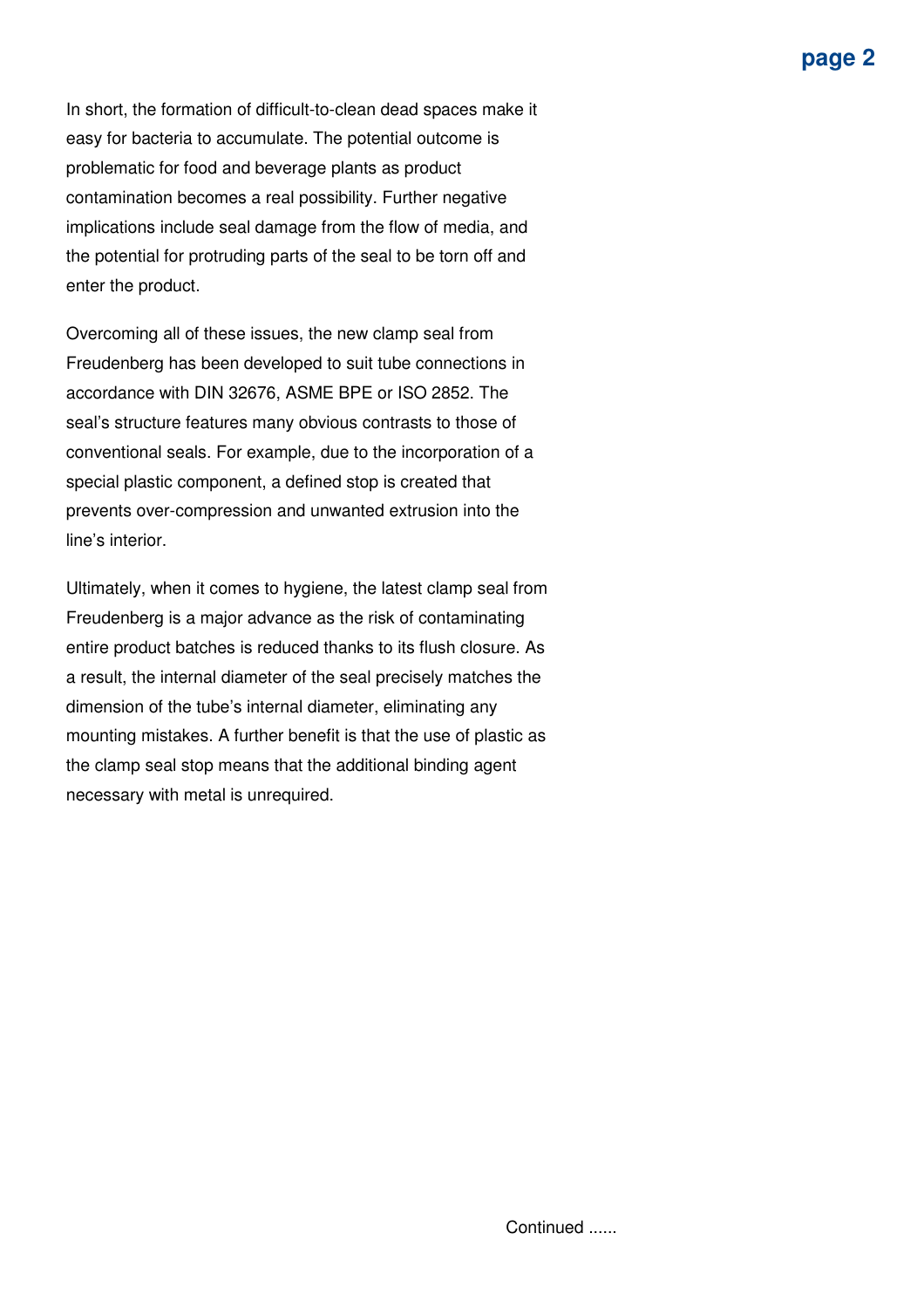

Caption: Clamp seals from Freudenberg Sealing Technologies offer a wide range of applications for sealing pipe connections. Download high resolution 300dpi image Download low resolution 72dpi image



Caption: Freudenberg clamp seals provide secure, hygienic tube connections. Download high resolution 300dpi image Download low resolution 72dpi image

Continued ......